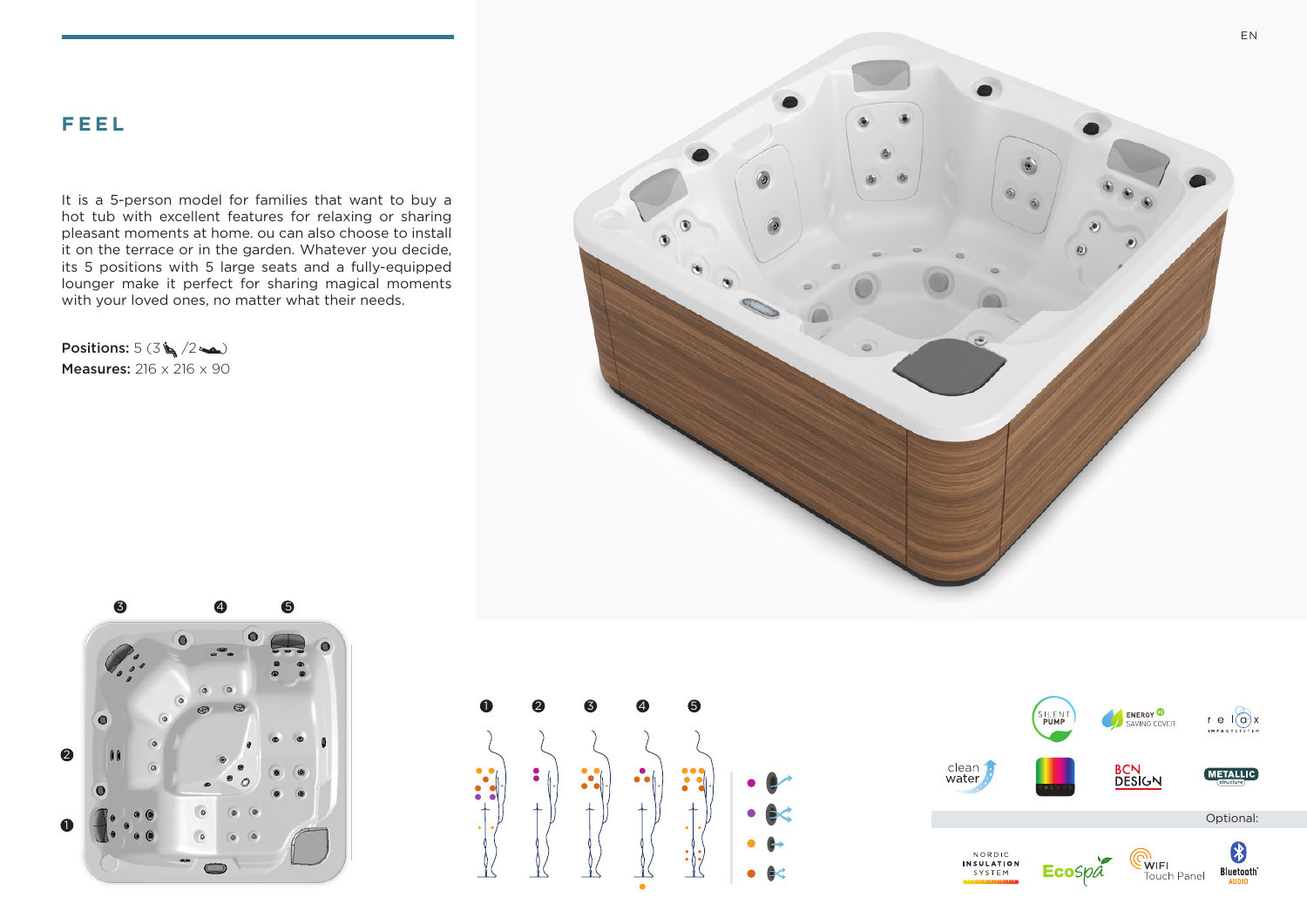## **Technical specifications**



| Measures $(+2cm)$            | $216 \times 216 \times 90$ |
|------------------------------|----------------------------|
| Positions (seats/loungers)   | 5(3/2)                     |
| Water capacity (I)           | 930                        |
| Weight (empty $/$ full) (kg) | 327 / 1.257                |

| Cabinet coating  | Graphite Woodermax / Thunder<br>Woodermax /Walnut Woodermax /<br><b>Butterfly Woodermax</b> |
|------------------|---------------------------------------------------------------------------------------------|
| Without cabinet  | Optional                                                                                    |
| Acrylic colours* | 44 / 27 / 72 / 59 / 18 / 64                                                                 |

| <b>FEATURES</b>                 |          |
|---------------------------------|----------|
| Total massage points            | 44       |
| Massage Jets                    | 32       |
| Air Nozzles                     | 12       |
| Waterfall                       | ۰        |
| <b>Headrests</b>                | 3        |
| <b>Digital Control Panel</b>    |          |
| Clean Water System              |          |
| Galvanised metal structure      |          |
| ABS base                        |          |
| <b>Energy Saving Cover</b>      |          |
| EcoSpa                          | Optional |
| <b>Nordic Insulation System</b> | Optional |

| <b>FINISHES</b>               |          |
|-------------------------------|----------|
| 2 LED spotlights              | Optional |
| 1 LED spotlight               |          |
| <b>Bluetooth Sound</b>        | Optional |
| Stainless steel nozzles       |          |
| Programmable WiFi Touch Panel | Optional |
|                               |          |

| MASSAGE PUMPS     |                      |
|-------------------|----------------------|
| Water massage     | 1 x 1.800 W / 2.5 HP |
| Relax Impact Pump | 400 W                |
|                   |                      |

| FILTRATION AND HEATING |           |
|------------------------|-----------|
| Recirculation pump     | 250 W     |
| Water heater           | 3.000 W   |
| Type of filter         | Cartridge |
|                        |           |

| <b>POWER SUPPLY</b>                          |                   |
|----------------------------------------------|-------------------|
| Power requirement LOW AMP (W) / (A) to 230 V | 3.400 W / 14.8 A  |
| Voltage                                      | 230 V / 400 V III |

#### Shell finishes

## **Acrylic colors**





Graphite Thunder Walnut



## Accessories



*WALNUT step (or GRAPHITE model)*



*Water care*



Furniture finishes

Butterfly

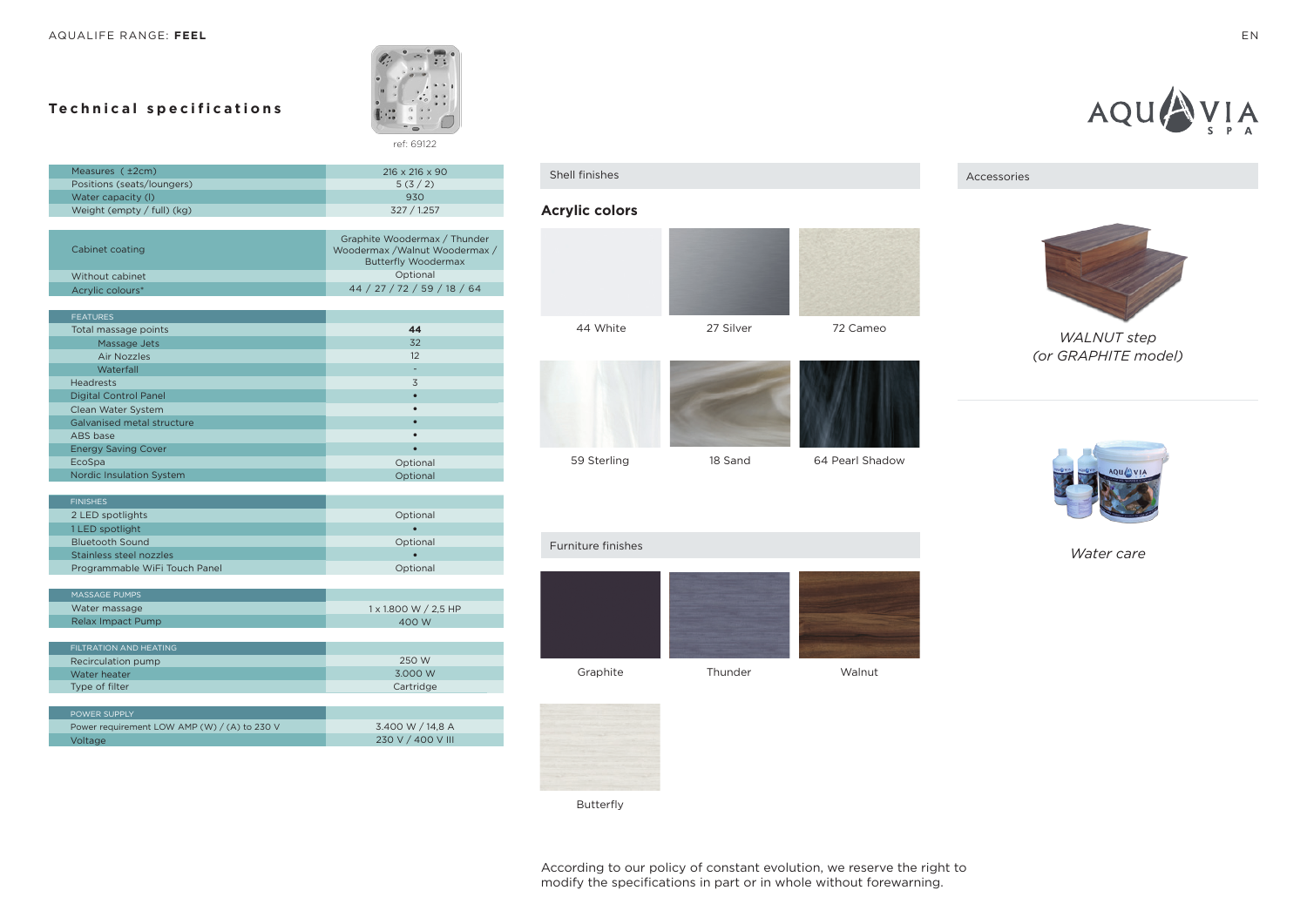C'est un modèle prévu pour 5 personnes, qui s'adresse à un public familial qui veut acquérir un spa très performant pour se détendre ou partager de bons moments à la maison. Vous pouvez bien sûr également choisir de l'installer sur la terrasse ou dans le jardin. Dans tous les cas, ses 5 places, avec 5 grands sièges et une chaise longue totalement équipée, peuvent donner lieu à des moments magiques à partager en famille, indépendamment des besoins de chacun.

Positions:  $5(3\sqrt{2\sqrt{2}})$ **Dimensions:**  $216 \times 216 \times 90$ 







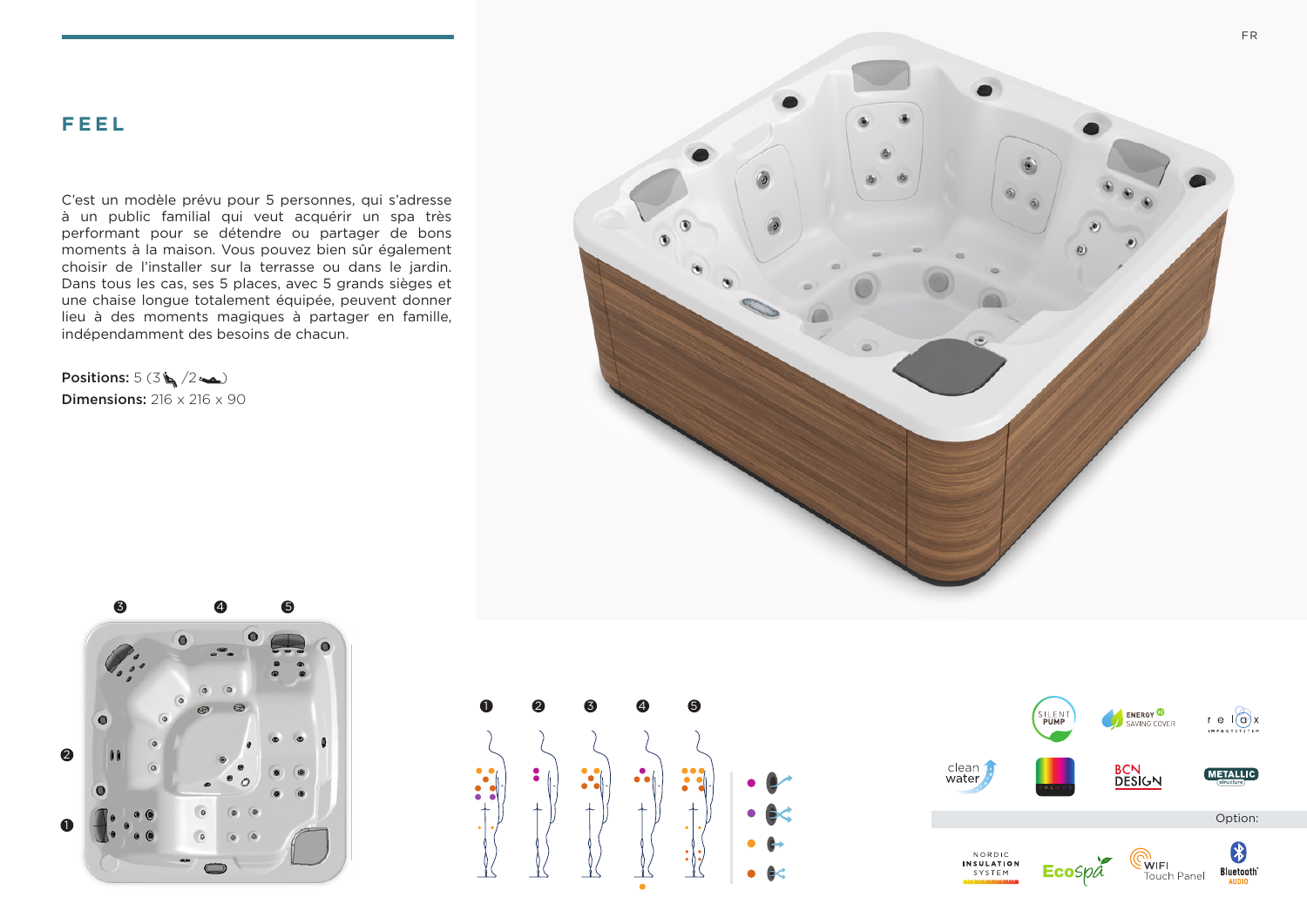## **Caractéristiques techniques**



| Dimensions ( ±2cm)              | $216 \times 216 \times 90$ |
|---------------------------------|----------------------------|
| Positions (assises / allongées) | 5(3/2)                     |
| Volume Eau (I)                  | 930                        |
| Poids (vide / plein) (kg)       | 327 / 1.257                |

| Type finition habillage | Graphite Woodermax / Thunder<br>Woodermax /Walnut Woodermax /<br><b>Butterfly Woodermax</b> |
|-------------------------|---------------------------------------------------------------------------------------------|
| Sans habillage          | Option                                                                                      |
| Couleurs Disponible*    | 44 / 27 / 72 / 59 / 18 / 64                                                                 |

| <b>PRESTATIONS</b>              |           |
|---------------------------------|-----------|
| <b>Total Points de Massage</b>  | 44        |
| Jets massage                    | 32        |
| Buse air                        | 12        |
| <b>Cascades Eau</b>             | ۰         |
| Appuie-tête                     | 3         |
| Panneau de Commande Numérique   | ٠         |
| Clean Water System              | $\bullet$ |
| Structure Métal Galvanisé       | $\bullet$ |
| <b>Base ABS</b>                 | $\bullet$ |
| <b>Energy Saving Cover</b>      | $\bullet$ |
| EcoSpa                          | Option    |
| <b>Nordic Insulation System</b> | Option    |

| <b>FINITIONS</b>             |        |
|------------------------------|--------|
| 2 Ampoules LED               | Option |
| 1 Ampoule LED                |        |
| <b>Bluetooth Audio</b>       | Option |
| <b>Buses Inoxydable</b>      |        |
| Touch Panel Programable Wifi | Option |
|                              |        |

| <b>POMPES DE MASSAGE</b> |                      |
|--------------------------|----------------------|
| Massage d'Eau            | 1 x 1.800 W / 2.5 CV |
| Relax Impact Pump        | 400 W                |
|                          |                      |

| FILTRATION FT CHAUFFAGE |           |
|-------------------------|-----------|
| Pompe de recirculation  | 250 W     |
| Chauffage d'eau         | 3.000 W   |
| Type de filtre          | Cartouche |

| COURANT ÉLECTRIQUE                         |                   |
|--------------------------------------------|-------------------|
| Puissance maximale LOW AMP (W) / (A) 230 V | 3.400 W / 14.8 A  |
| <b>Tension</b>                             | 230 V / 400 V III |

#### Matériel des Spas

## **Couleurs Acrylique**









Accessories SPA

*Escalier NOYER (ou GRAPHITE modèle)*



*Kit de désinfection*



Bois des Spas

ż





Butterfly

Dans le cadre de notre politique d'améliorations constantes, nous nous réservons le droit de modifier/d'amender nos spécifications n'importe quand et sans aucun préavis.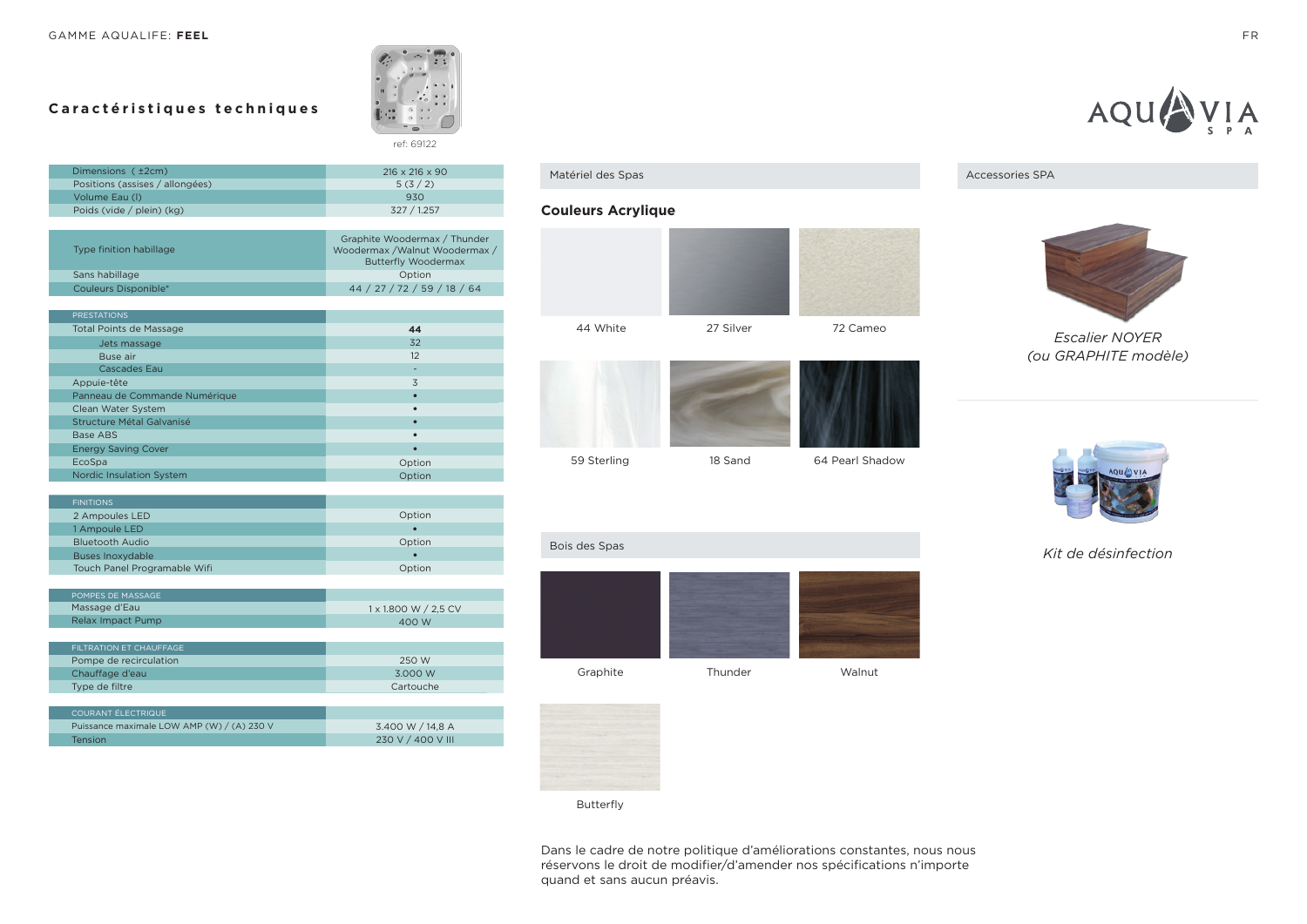Er bietet für 5 PersonenPlatz und ist für Familien konzipiert, die einen Whirlpool kaufen wollen, um die exzellenten Möglichkeiten genießen zu können und gemeinsam entspannen oder eine gute Zeit haben möchten. Sie können dieses Modell natürlich auch auf Ihrer Terrasse oder im Garten installieren. In jedem Fall lädt es mit seinen 5 Plätzen, davon 5 großzügig bemessene Sitze und eine komplett ausgestattete Liege, dazu ein, magische Momente miteinander zu genießen, ohne dabei die Vorlieben eines jeden Einzelnen zu vergessen.

Positionen:  $5(3\frac{1}{3}\sqrt{2\pi})$ Dimensionen: 216 x 216 x 90







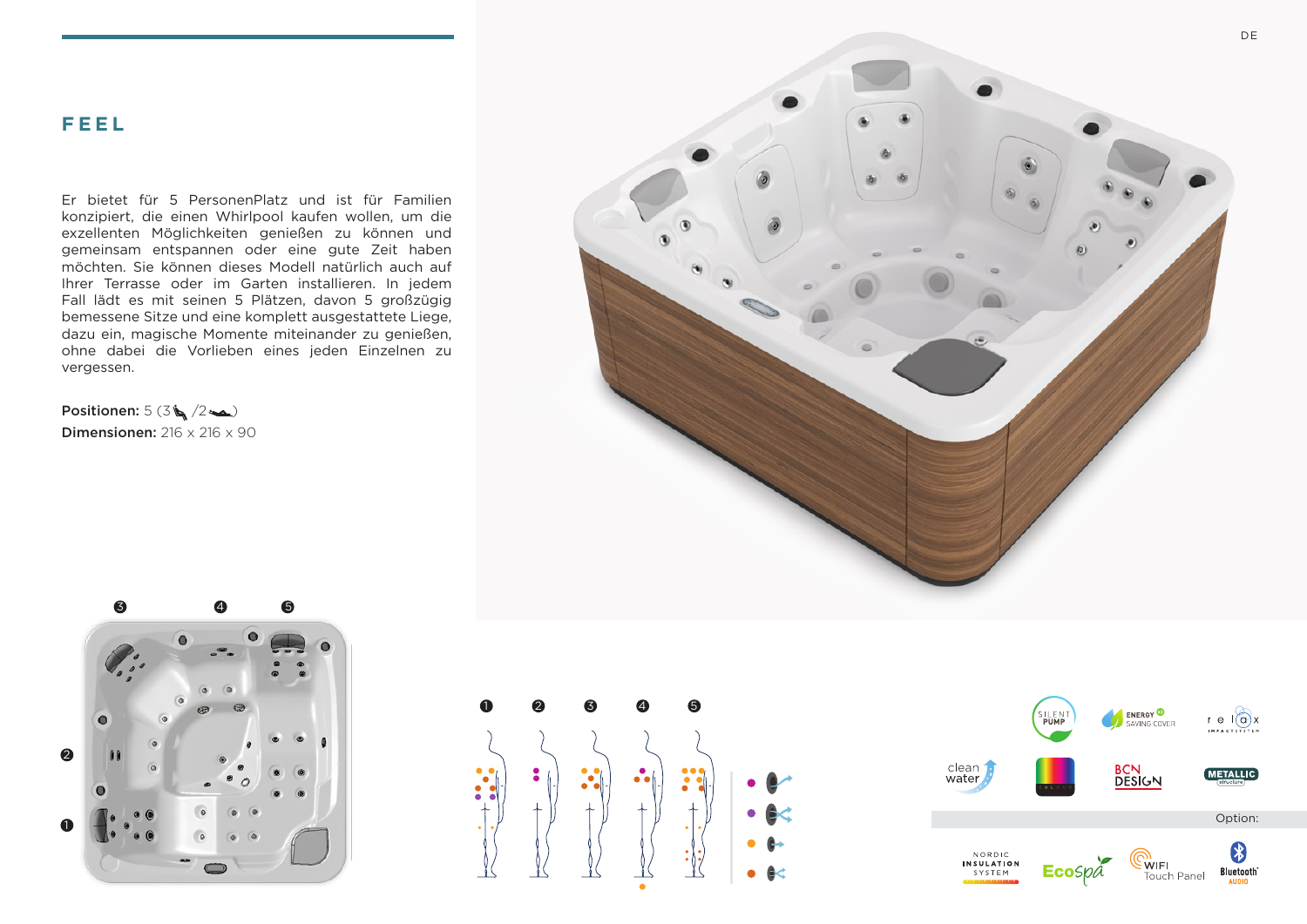## **Ausstattung**



Abmasse ( ±2cm) Volumen (l) Positionen (sitze/ liege) Gewicht (leer/befüllt) (kg) 216 x 216 x 90  $5(3/2)$  $930$ 327 / 1.257

| Verkleidung  | Graphite Woodermax / Thunder<br>Woodermax /Walnut Woodermax /<br><b>Butterfly Woodermax</b> |
|--------------|---------------------------------------------------------------------------------------------|
| Ohne Rahmen  | Option                                                                                      |
| Acrylfarben* | 44 / 27 / 72 / 59 / 18 / 64                                                                 |

| <b>LEISTUNGEN</b>               |           |
|---------------------------------|-----------|
| Massagepunkte gesamt            | 44        |
| Massagedüsen                    | 32        |
| Luftdüsen                       | 12        |
| Wasserfälle                     | ۰         |
| Kopfstützen                     | 3         |
| <b>Digitales Bedienfeld</b>     | $\bullet$ |
| Clean Water System              | $\bullet$ |
| Verzinkter Metallrahmen         | ٠         |
| ABS-Platte                      | $\bullet$ |
| <b>Energy Saving Cover</b>      | ٠         |
| EcoSpa                          | Option    |
| <b>Nordic Insulation System</b> | Option    |
|                                 |           |

| UNTERHALTUNG.                     |        |
|-----------------------------------|--------|
| 2 LED-Strahler                    | Option |
| 1 LED-Strahler                    |        |
| <b>Bluetooth Audio</b>            | Option |
| Düsen Edelstahl                   |        |
| Programmierbares Touch Panel Wifi | Option |

| MASSAGEPUMPEN            |                      |
|--------------------------|----------------------|
| Wassermassage / Jetpumpe | 1 x 1.800 W / 2.5 HP |
| Relax Impact Pump        | 400 W                |
|                          |                      |

| FILTER UND HEIZUNG        |                  |
|---------------------------|------------------|
| Silent Pump / Umwälzpumpe | 250 W            |
| Wassererhitzer            | 3.000 W          |
| Filtertyp                 | Kartuschenfilter |
|                           |                  |

| FLEKTRISCHE SPANNUNG                                 |                   |
|------------------------------------------------------|-------------------|
| Leistung Option niedrige Stromstärke (W) / (A) 230 V | 3.400 W / 14.8 A  |
| Stromspannung                                        | 230 V / 400 V III |

# Ausführungstyp Becken

## **Acrylfarben**





Graphite Thunder Walnut





AQU

*Spa-Leiter NUSSBAUM (oder Woodermax GRAPHIT)*



*Wasserpflege-Kit*

Verkleidungstyp Außenrahmen

Butterfly

Im Rahmen unserer Bemühungen um ständige Verbesserungen behalten wir uns das Recht vor, ohne weitere Bekanntmachungen Änderungen an der Konstruktion und den technischen Daten vorzunehmen.

 $\bigvee_{S} A$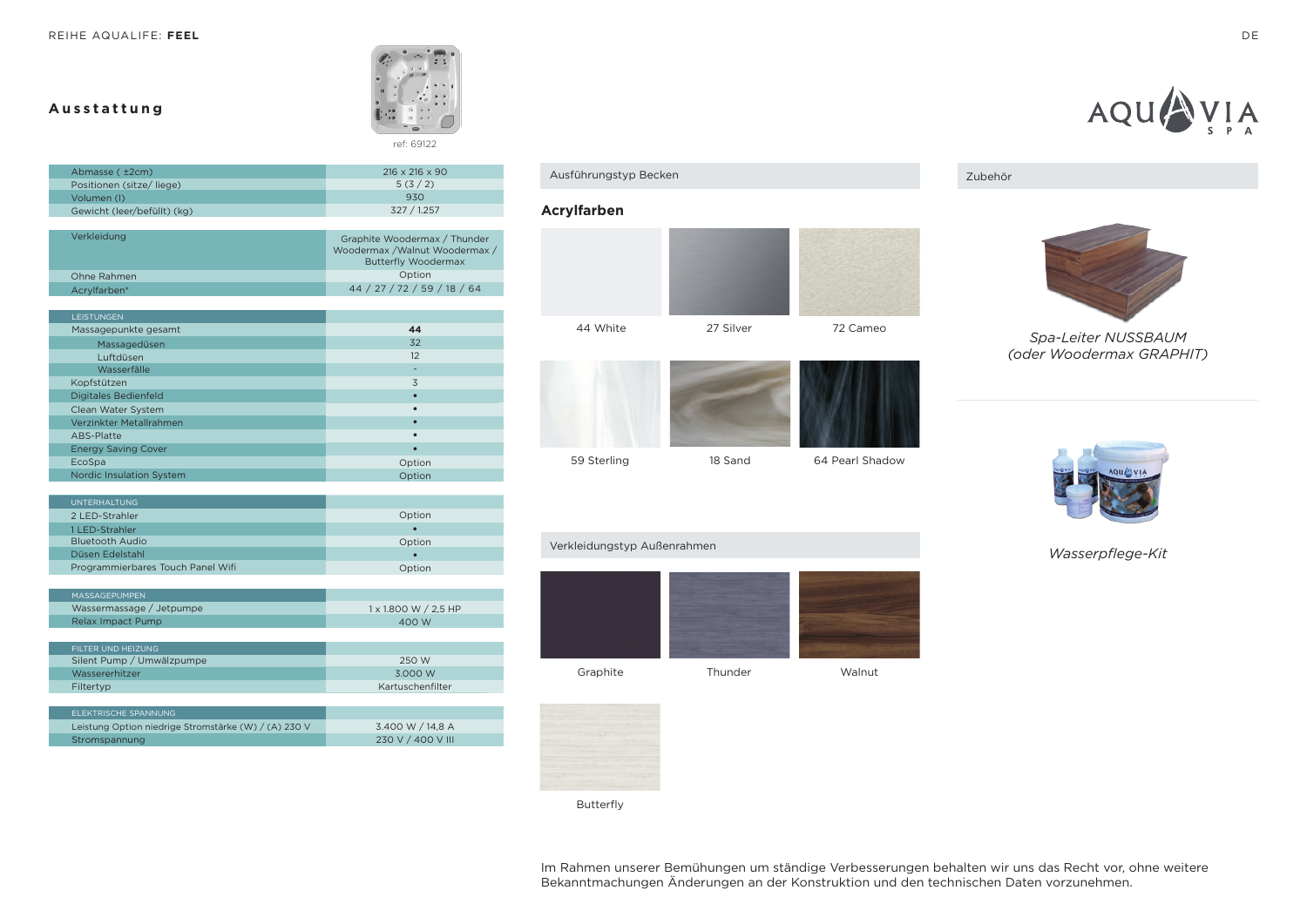Es un modelo para5 personas, dirigido a un público familiar que quiere comprar un spa de excelentes prestaciones para relajarse o compartir buenos momentos en casa. Si necesita un spa en el interior de su casa, para toda la familia y con una gran variedad de opciones y combinación de diferentes masajes, Feel es la mejor opción.

Posiciones:  $5(3 \xi / 2 \blacktriangle)$ Medidas: 216 x 216 x 90







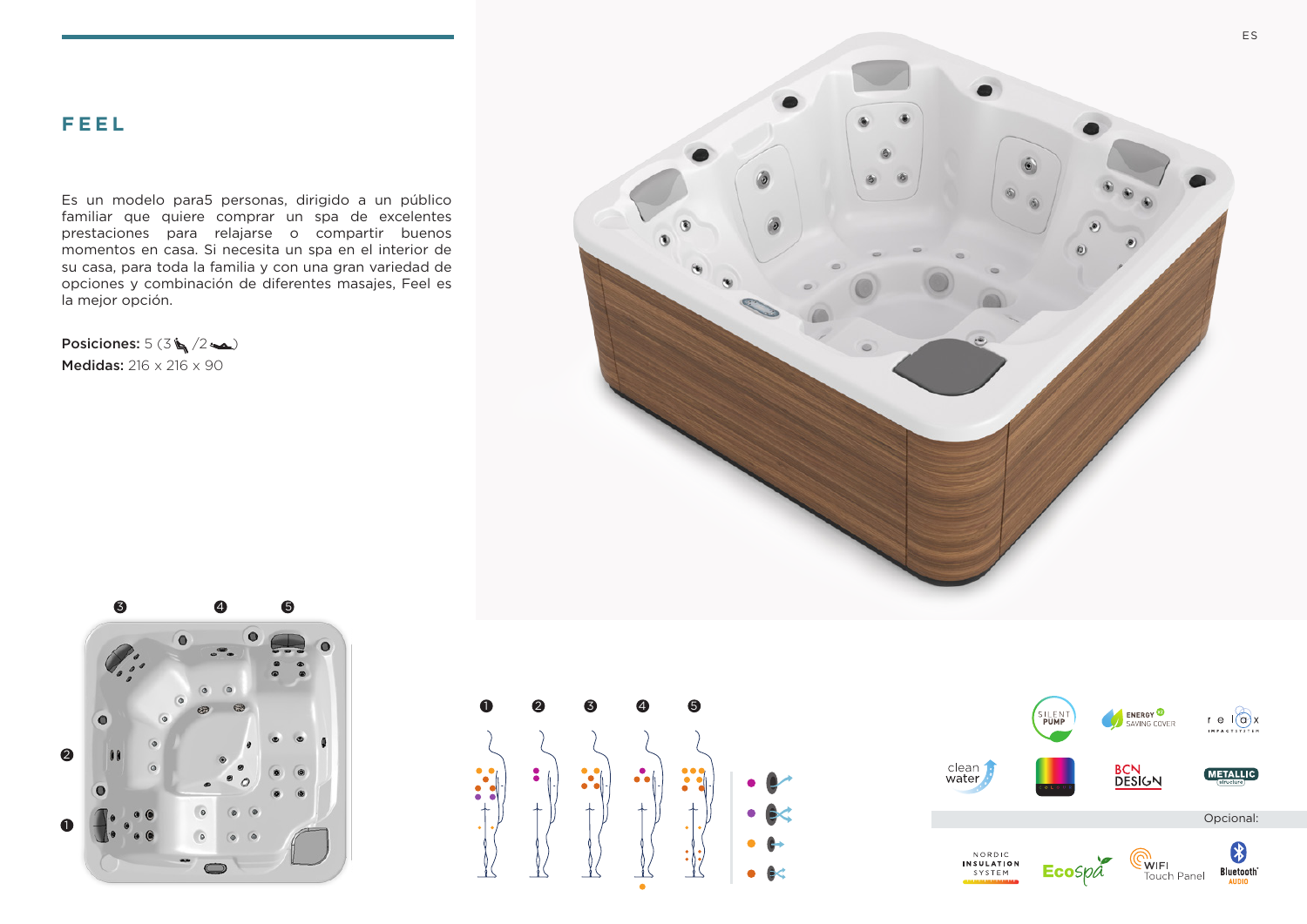## **Características técnicas**



| Medidas ( ±2cm)                | $216 \times 216 \times 90$ |
|--------------------------------|----------------------------|
| Posiciones (sentado / tumbado) | 5(3/2)                     |
| Volumen Agua (I)               | 930                        |
| Peso (vacío / lleno) (kg)      | 327 / 1.257                |

| Tipo Revestimiento Mueble Exterior | Graphite Woodermax / Thunder<br>Woodermax / Walnut Woodermax /<br><b>Butterfly Woodermax</b> |
|------------------------------------|----------------------------------------------------------------------------------------------|
| Sin revestimiento                  | Opcional                                                                                     |
| Colores Acrílico*                  | 44 / 27 / 72 / 59 / 18 / 64                                                                  |

| <b>PRESTACIONES</b>             |          |
|---------------------------------|----------|
| <b>Total Puntos de Masaje</b>   | 44       |
| Jets masaje agua                | 32       |
| Boquillas masaje aire           | 12       |
| Cascadas                        | -        |
| Reposacabezas                   | 3        |
| Panel de Control Digital        |          |
| Clean Water System              |          |
| Estructura Metálica Galvanizada |          |
| Base ABS                        |          |
| <b>Energy Saving Cover</b>      |          |
| EcoSpa                          | Opcional |
| <b>Nordic Insulation System</b> | Opcional |

| <b>ACABADOS</b>              |          |
|------------------------------|----------|
| 2 Focos LED                  | Opcional |
| 1 Foco LED                   |          |
| <b>Bluetooth Audio</b>       | Opcional |
| Boquillas Inoxidable         |          |
| Touch Panel Programable Wifi | Opcional |
|                              |          |

| BOMBAS DE MASAJE  |                      |
|-------------------|----------------------|
| Masaje de agua    | 1 x 1.800 W / 2.5 CV |
| Relax Impact Pump | 400 W                |
|                   |                      |

| LEII TRACIÓN Y CAI FFACCIÓN. |          |
|------------------------------|----------|
| Bomba de recirculación       | 250 W    |
| Calentador de agua           | 3.000 W  |
| Tipo de filtro               | Cartucho |

| CORRIENTE ELÉCTRICA                          |                   |
|----------------------------------------------|-------------------|
| Potencia requerida LOW AMP (W) / (A) a 230 V | 3.400 W / 14.8 A  |
| <b>Voltaje</b>                               | 230 V / 400 V III |

#### Acabados Casco Accesorios

#### **Colores Acrílico**





Graphite Thunder Walnut





AQUA

*Escalera NOGAL (o modelo GRAFITO)*



*Kit de desinfección*



Acabados Mueble

Butterfly

 $V A$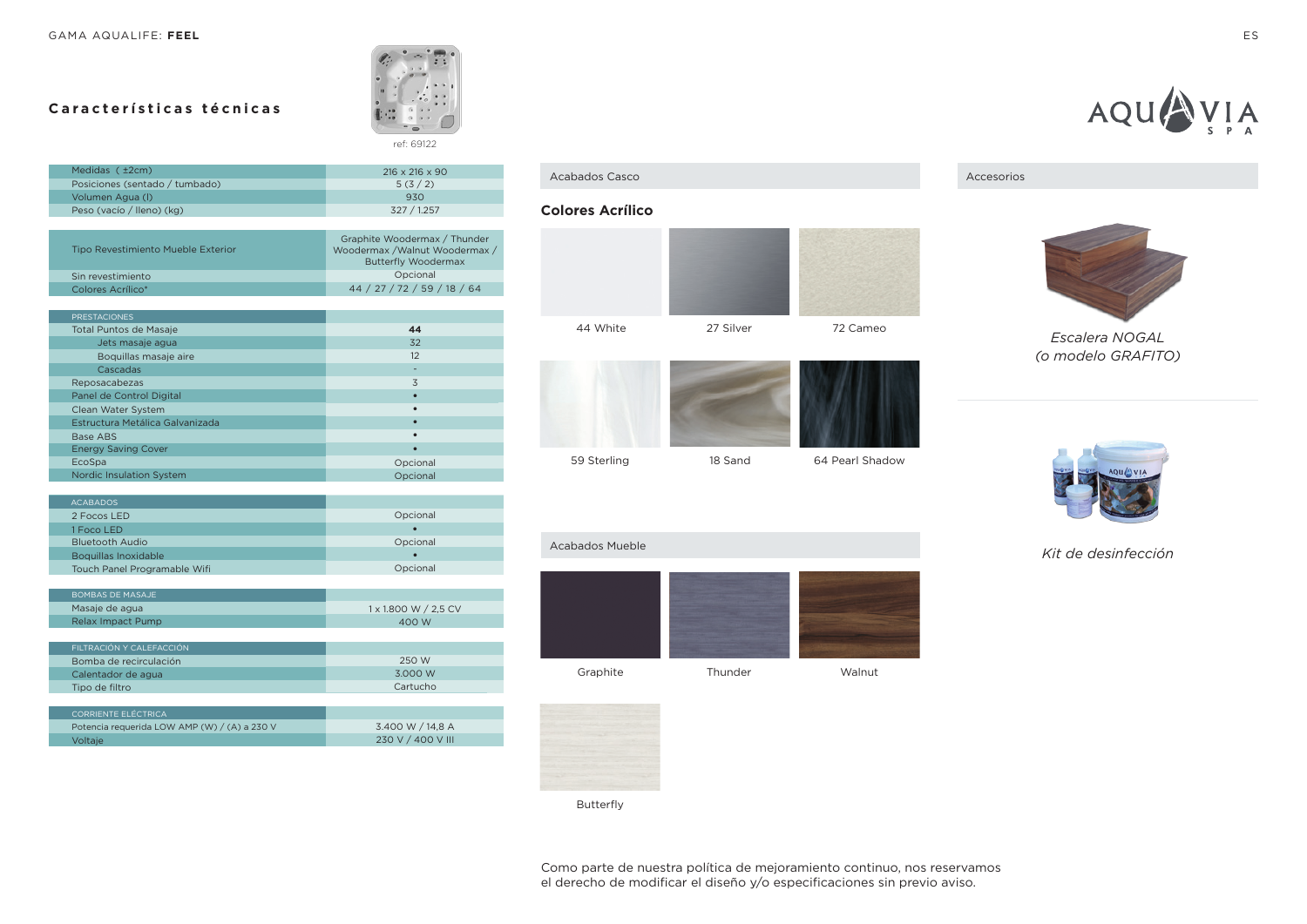Si tratta di un modello per 5 persone, dedicato a un pubblico familiare che desidera acquistare una minipiscina dalle prestazioni eccellenti per rilassarsi o condividere fantastici momenti tra le mura di casa. Ovviamente, può anche essere installata in terrazza o in giardino. In ogni caso, le 5 postazioni con 5 ampie sedute e una sdraio totalmente equipaggiata possono creare momenti magici da condividere con la propria famiglia, indipendentemente dalle esigenze di ognuno.

Posizioni:  $5(3\sqrt{2\sqrt{2}})$ Misure: 216 x 216 x 90